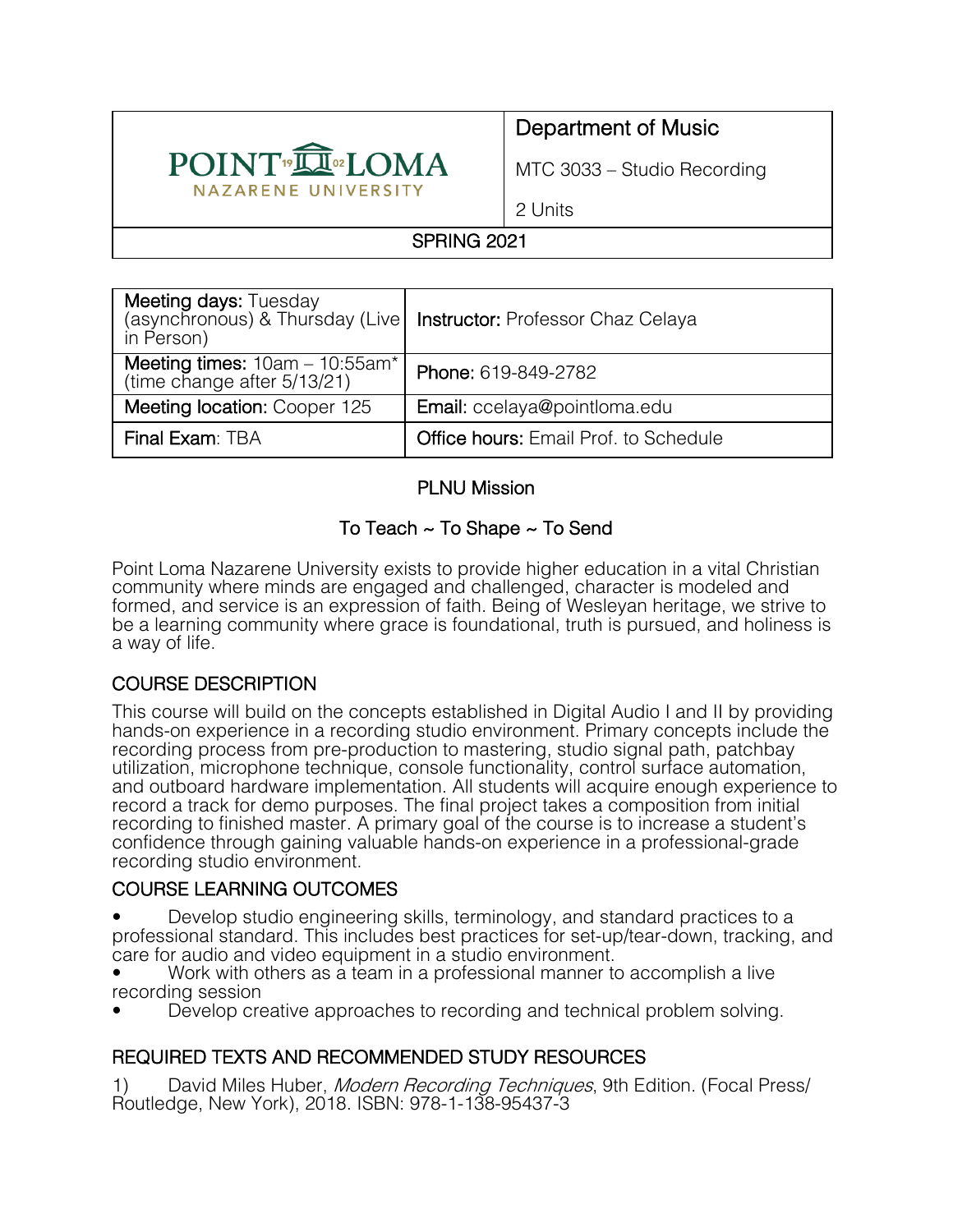2) Sylvia Massy, Recording Unhinged, Creative and Unconventional Music Recording Techniques. (Hal Leonard, 2016). ISBN: 9781495011276

3) USB 3.0 Flash Drive. Minimum 32GB for transferring and backing up projects and sessions.

4) A set of professional over the ear "closed back" headphones. Industry standard options are: Sony MDR-7506, Beyerdynamic DT-770, Audio-Technica. More affordable options: Monoprice 605055.

5) Alan Parsons, The Art and Science of Sound Recording, this interactive video software will be supplied on the Music Tech Lab computers for watching videos and taking quizzes. (Students do not need to purchase).

COURSE CREDIT HOUR INFORMATION<br>In the interest of providing sufficient time to accomplish the stated Course Learning Outcomes, this class meets the PLNU credit hour policy for a 2-unit class delivered over 15 weeks. It is anticipated that students will spend a minimum of 37.5 participation hours per credit hour on their coursework. For this course, students will spend an estimated 75 total hours meeting the course learning outcomes. The time estimations are provided in the Canvas modules.

#### ASSESSMENT AND GRADING

Assignment Grade Weight Percentages:

ASSR/Quizzes: 40%

Reading/Discussion Boards: 20%

Live Session Participation: 20%

Recording Projects: 20%

Grades will be based on the following:

| A 93-100 | $B + 87 - 89$ | $C+77-79$     | $D+67-69$     | <b>IF Less than 59</b> |
|----------|---------------|---------------|---------------|------------------------|
| A-90-92  | IB 83-86      | IC 73-76      | $D$ 63-66     |                        |
|          | B-80-82       | $C - 70 - 72$ | $D - 60 - 62$ |                        |

Grade Scale Based on Percentages

#### STATE AUTHORIZATION

State authorization is a formal determination by a state that Point Loma Nazarene University is approved to conduct activities regulated by that state. In certain states outside California, Point Loma Nazarene University is not authorized to enroll online (distance education) students. If a student moves to another state after admission to the program and/or enrollment in an online course, continuation within the program and/or course will depend on whether Point Loma Nazarene University is authorized to offer distance education courses in that state. It is the student's responsibility to notify the institution of any change in his or her physical location. Refer to the map on State Authorization to view which states allow online (distance education) outside of California.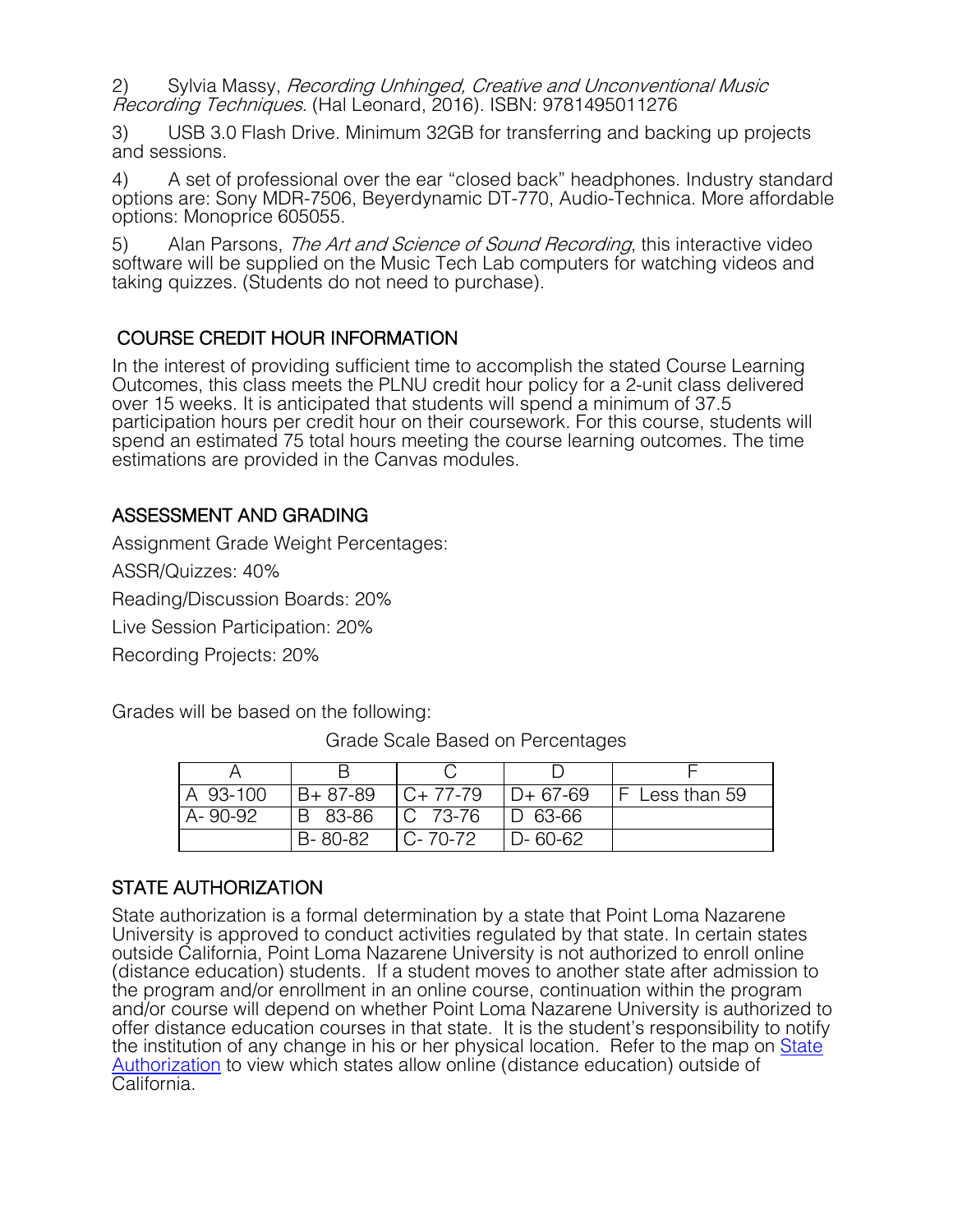## INCOMPLETES AND LATE ASSIGNMENTS

All assignments are to be submitted/turned in by the beginning of the class session when they are due—including assignments posted in Canvas. Incompletes will only be assigned in extremely unusual circumstances.

#### PLNU COPYRIGHT POLICY

Point Loma Nazarene University, as a non-profit educational institution, is entitled by law to use materials protected by the US Copyright Act for classroom education. Any use of those materials outside the class may violate the law.

## PLNU ACADEMIC HONESTY POLICY

Students should demonstrate academic honesty by doing original work and by giving appropriate credit to the ideas of others. Academic dishonesty is the act of presenting information, ideas, and/or concepts as one's own when in reality they are the results of another person's creativity and effort. A faculty member who believes a situation involving academic dishonesty has been detected may assign a failing grade for that assignment or examination, or, depending on the seriousness of the offense, for the course. Faculty should follow and students may appeal using the procedure in the university Catalog. See Academic Policies for definitions of kinds of academic dishonesty and for further policy information.

## PLNU ACADEMIC ACCOMMODATIONS POLICY

While all students are expected to meet the minimum standards for completion of this course as established by the instructor, students with disabilities may require academic adjustments, modifications or auxiliary aids/services. At Point Loma Nazarene University (PLNU), these students are requested to register with the Disability Resource Center (DRC), located in the Bond Academic Center (DRC@pointloma.edu or 619-849-2486). The DRC's policies and procedures for assisting such students in the development of an appropriate academic adjustment plan (AP) allows PLNU to comply with Section 504 of the Rehabilitation Act and the Americans with Disabilities Act. Section 504 prohibits discrimination against students with special needs and guarantees all qualified students equal access to and benefits of PLNU programs and activities. After the student files the required documentation, the DRC, in conjunction with the student, will develop an AP to meet that student's specific learning needs. The DRC will thereafter email the student's AP to all faculty who teach courses in which the student is enrolled each semester. The AP must be implemented in all such courses.

If students do not wish to avail themselves of some or all of the elements of their AP in a particular course, it is the responsibility of those students to notify their professor in that course. PLNU highly recommends that DRC students speak with their professors during the first two weeks of each semester about the applicability of their AP in that particular course and/or if they do not desire to take advantage of some or all of the elements of their AP in that course.

## PLNU ATTENDANCE AND PARTICIPATION POLICY

Regular and punctual attendance at all synchronous class sessions is considered essential to optimum academic achievement. If the student is absent for more than 10 percent of class sessions (virtual or face-to-face), the faculty member will issue a written warning of de-enrollment. If the absences exceed 20 percent, the student may be de-enrolled without notice until the university drop date or, after that date, receive the appropriate grade for their work and participation. In some courses, a portion of the